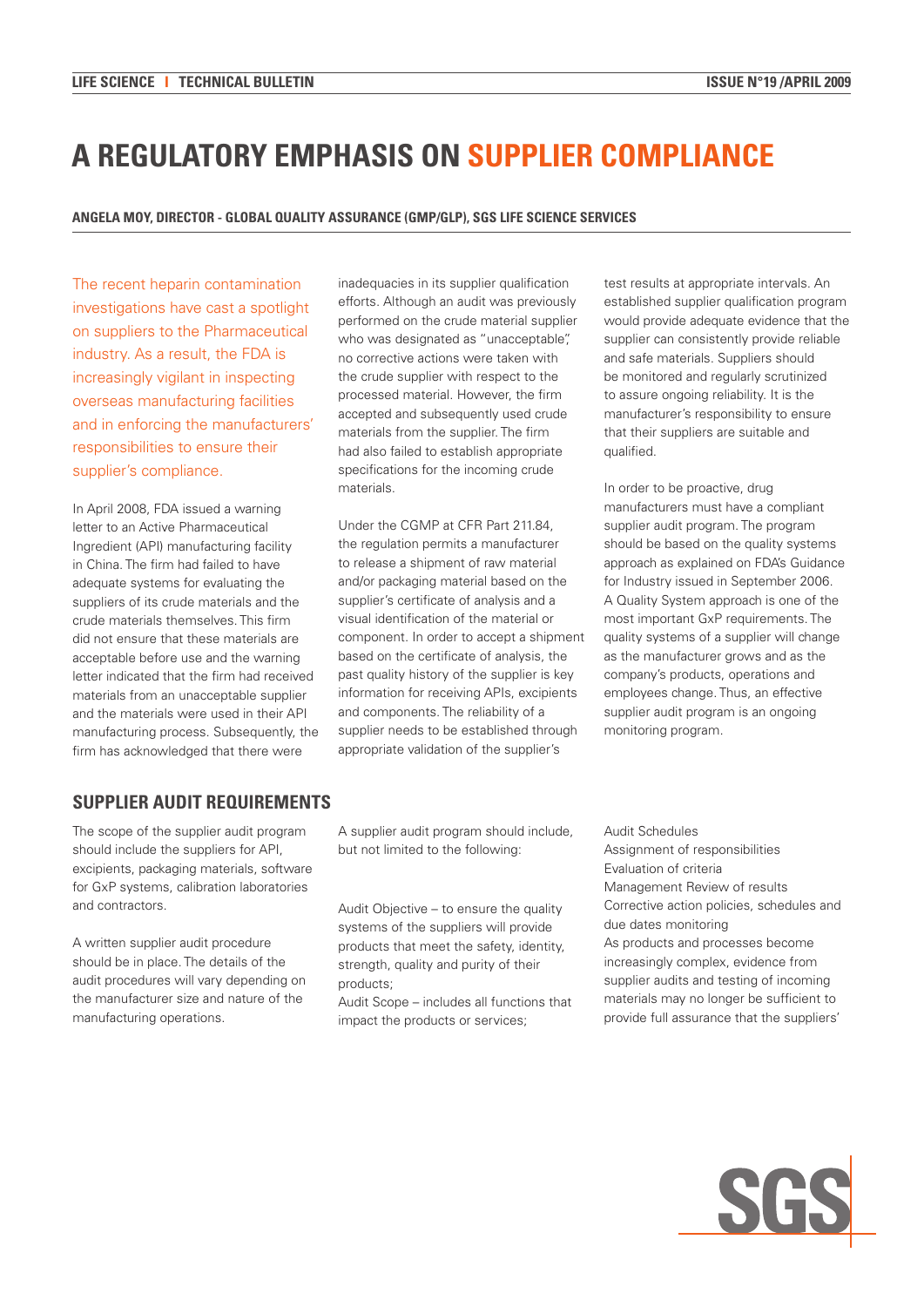operations will consistently produce quality products/services. During supplier audits, a full quality system audit is required to ensure that the established quality systems are adequate for producing quality products and services. The quality system approach inspects if there are any company-wide problems, and will ensure that the product quality will consistently meet the specifications and expectations.

# **Audit Schedule**

Manufacturers are responsible for deciding the frequency of supplier audits. The frequency should depend upon previous audit findings and the quality trends of products received from the supplier. If an audit reveals no problems, then audit intervals could be lengthened. If problems are identified, audits may need to be conducted more often. For a new supplier with many audit findings, a minimum of an annual audit is required. For an established supplier with good quality history, a biennial schedule is common for the pharmaceutical industry. For a supplier with excellent quality trends and good quality systems, a triennial audit is acceptable by most regulatory agencies.

# **Audit Planning**

The effectiveness of an audit begins with the planning. The manufacturer should start by defining the purpose and scope of their audits. The lead auditor and the audit team should be identified early in the planning process, and the members of this team should possess the skills and knowledge of quality system principles. Preparing an audit checklist will enable the team to properly cover the audit requirements, while review of previous audits and their responses will enable the audit team to evaluate their audit plans and scope. The background preparation should also include the review of the

supplier's company policies, procedures and the full range of products, including those products that are not purchased by the manufacturer. The audit team should notify the suppliers before the audit. Furthermore, the audit team should hold a pre-audit conference to clarify exactly what the audit will include and what the objective(s) of their audit will be.

# **Auditors**

Manufacturers can have their own experienced auditors perform audits of their suppliers. This function can also be outsourced to a consultant, corporate or other independent auditor.

Individuals(s) responsible for conducting audits should be sufficiently trained. They should have the experience to detect variations and problems in the quality system. An auditor is expected to objectively see the overall quality approach, company culture and any systemic problems. For a manufacturing site, the auditing team should have a working knowledge in the product development and validation aspects, the manufacturing processes and process controls, the change controls, the applicable quality assurance principles, and the human relations aspect of auditing.

# **Communications**

An experience auditor should ask questions clearly and listen actively during the audits. The lead auditor should present the audit findings opening and honestly. Any finding should be based on facts and support by rationale or regulations.

The supplier audit requires a written audit report, and auditors must have sufficient writing skills to effectively communicate findings and recommendations.

# **Audit Criteria**

When designing audit criteria, GMP requirements should be used as a baseline for the evaluation. Since the quality system regulation is broad, each manufacturer shall tailor the criteria to the manufacturing operations of their suppliers. Small manufacturers may need only minimal documentation. This may consist of an audit checklist with appropriate ancillary instructions to assure that all aspects of the quality system are covered.

An audit checklist may be a series of questions, phrases, trigger words, or any combination of these that will prompt auditors to cover the entire quality system. Checklist should cover requirements of the quality system applicable to the supplier's products, services, operations, and other areas of total quality system. Experienced auditors may not want to follow an audit checklist, but rather may follow the quality system or product/process flows during their audits.

## **Audit Results**

A supplier audit program with sufficient depth can detect undesirable variations and trends in operating procedures. Management, upon becoming aware of these quality variations, should make decisions on using materials from unqualified suppliers. Manufacturers can also work with suppliers to correct and prevent unsafe, unreliable and inconsistent product or services from getting to the market. Audit results should be provided to the supplier management for their resources allocation for corrective actions.

Copies of the current audit reports should be maintained by the manufacturer. FDA has authority to review and copy all records required by the regulations.